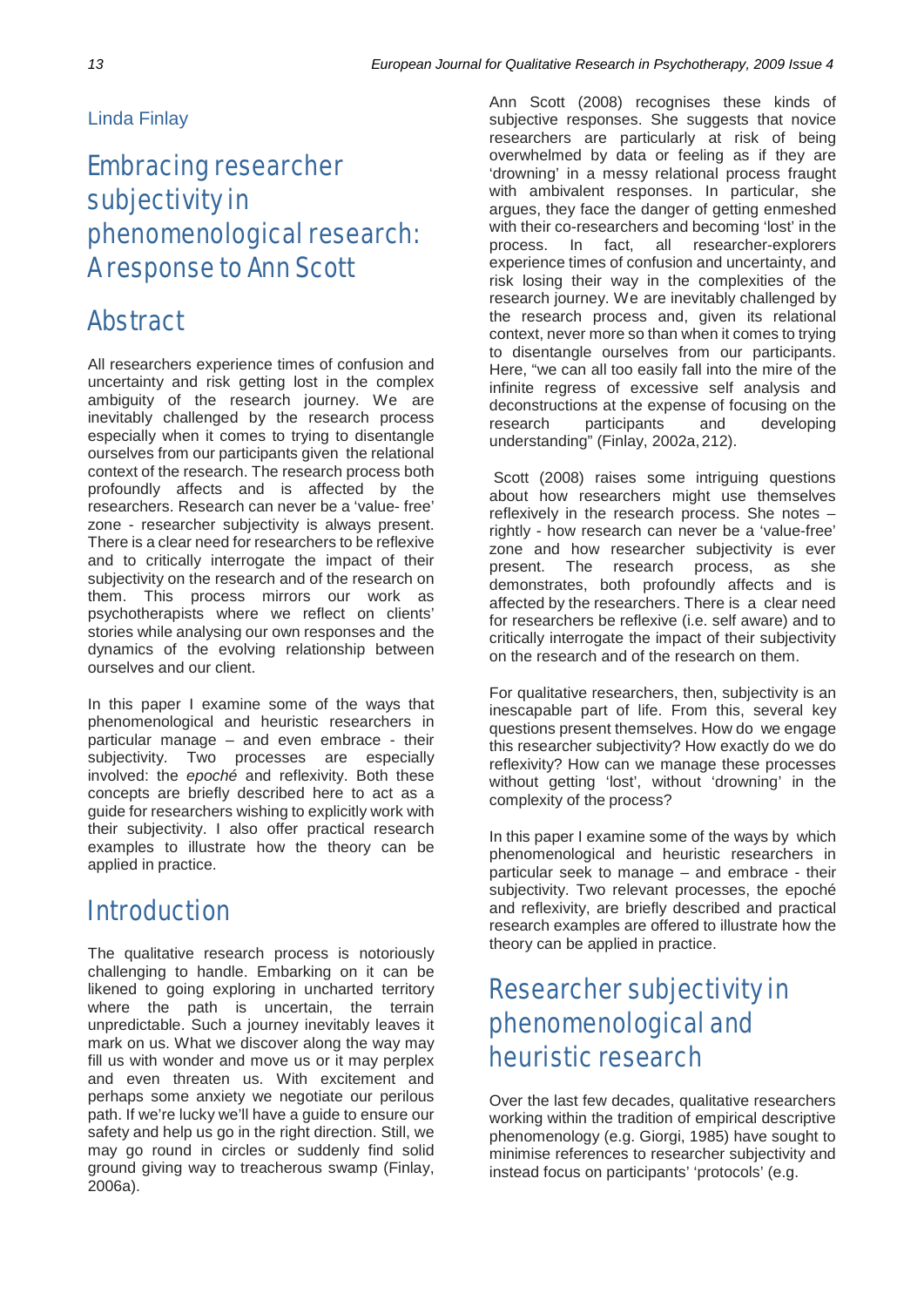concrete descriptions of lived experience). Colaizzi's (1973) voice provided a challenging counter-point. For him, self-reflection constituted an important first step of the research process. He argued that researchers needed to engage in 'individual psychological reflection' to become aware of their own biases and preconceptions and then attempt to eliminate (or bracket) them from the analysis of participants' descriptions. Colaizzi saw that the researcher's own experience could be used as data, with variations of meaning worked through. Revealing the researchers' own preunderstandings gave the researcher a starting point for reflection towards understanding others – also helped those reading the research.

Moustakas (1990) elaborated these ideas when he pioneered a heuristic method which celebrated, rather than sought to deny, the subjective nature of the researcher. Through his ideas concerning 'creative self-processes' and 'self-discoveries', Moustakas nudged the researcher centre stage. "The self of the researcher", he said, "is present throughout the [research] process and, while understanding the phenomenon with increasing depth, the researcher also experiences growing self- awareness and self-knowledge (1994, p.17).

Many contemporary phenomenologists now argue the need for researchers to explicitly and reflexively engage their own subjectivity (Langdridge, 2007; Walsh, 1995; Finlay, 2008). Here, researchers are seen as inevitably bringing themselves as subjective beings into the research. Our preconceptions and evolving understandings are said to be both our 'closedness' and our 'openness' to the world. In other words, our pre-conceptions both blinker us and enable insight. Taking this as a starting point, it is important for researchers to reflect on how they are impacting on and shaping the research.

At another level, research can be seen as arising out of an intersubjective relationship in which 'researcher' and 'participant' are in fact coresearchers. Here, the 'researcher' becomes part of what is being researched. Research, in this sense, does not involve a participant talking to a passive, distant researcher who receives. Instead, it emerges out of a constantly evolving, dynamic, co-created relational process to which both contribute (Finlay and Evans, 2009 *Forthcoming*).

Increasingly, there are calls for researchers' role as interpreters when formulating findings to be acknowledged. In the process of *hermeneutic reflection* (interpretive reflection) (Finlay, 2003a), for instance, the researcher steps away from initial pre-understandings to gain sufficient distance from which to critically and reflexively interrogate them. As new thoughts and insights begin to challenge these pre-understandings, the

researcher makes interpretative revisions. It is through this process (of making ourselves more transparent, of relentlessly striving to recognise, bracket and challenge our pre-understandings, and of examining how the horizons of researcher and co-researcher meet) that the understanding of the Other arises.

In the descriptive and hermeneutic research approaches described above two particular processes to do with researcher subjectivity are implicated: the epoché and reflexivity. These processes (both separately and taken together) have probably generated more uncertainty and confusion than any other in the phenomenological tradition. For this reason it is worth dwelling briefly with what these processes involve.

The **epoché** is the process by which the phenomenological philosopher [or researcher] attempts to put aside the taken-for-granted natural world and world of interpretation in order to see the phenomenon in its essence. "In the epoché", Husserl explained (1954/1970, p.177), "we go back to the ways in which…subjectivity … 'has brought about,' and continues to shape the world". The process involves a personal transformation and, as Husserl puts it, a "reorientation of the natural mundane attitude" (Husserl, 1954/1970, p.258) where objectivity is constituted out of subjectivity. For Husserl, engaging the epoché involves first bracketing scientific theory and knowledge in order to return to phenomena as they are lived; second, bracketing the idea that perceptions are 'real' putting the focus on subjective meanings (Finlay, 2008). Prior assumptions about the nature of the phenomenon being studied are set aside in order to engage a new way of thinking and experiencing. The aim is to connect directly and immediately with the world as we actually experience - as opposed to conceptualise - it.

Following Husserl, a number of philosophers – Heidegger (1927/1962), Gadamer (1975) and Merleau-Ponty (1945/1962) among them - have explored the nature of this process, or taken issue with it. While there has been general agreement on the need to rein in the influence of preunderstandings in order to be *more open to seeing phenomena in new, fresh ways*, there has also been a certain moving away from Husserl's position. For Husserl the focus of the phenomenological project lies in *managing* preunderstandings (and thus our subjectivity) by bracketing or excluding them. In contrast, Heidegger, Gadamer and Merleau-Ponty, in line with their view that we cannot totally escape our historicity and our own personal 'take' on the world, view our subjectivity and pre- understandings as resources. They emphasise the need to exploit these subjective horizons of experience and understanding (Dahlberg *et al*.,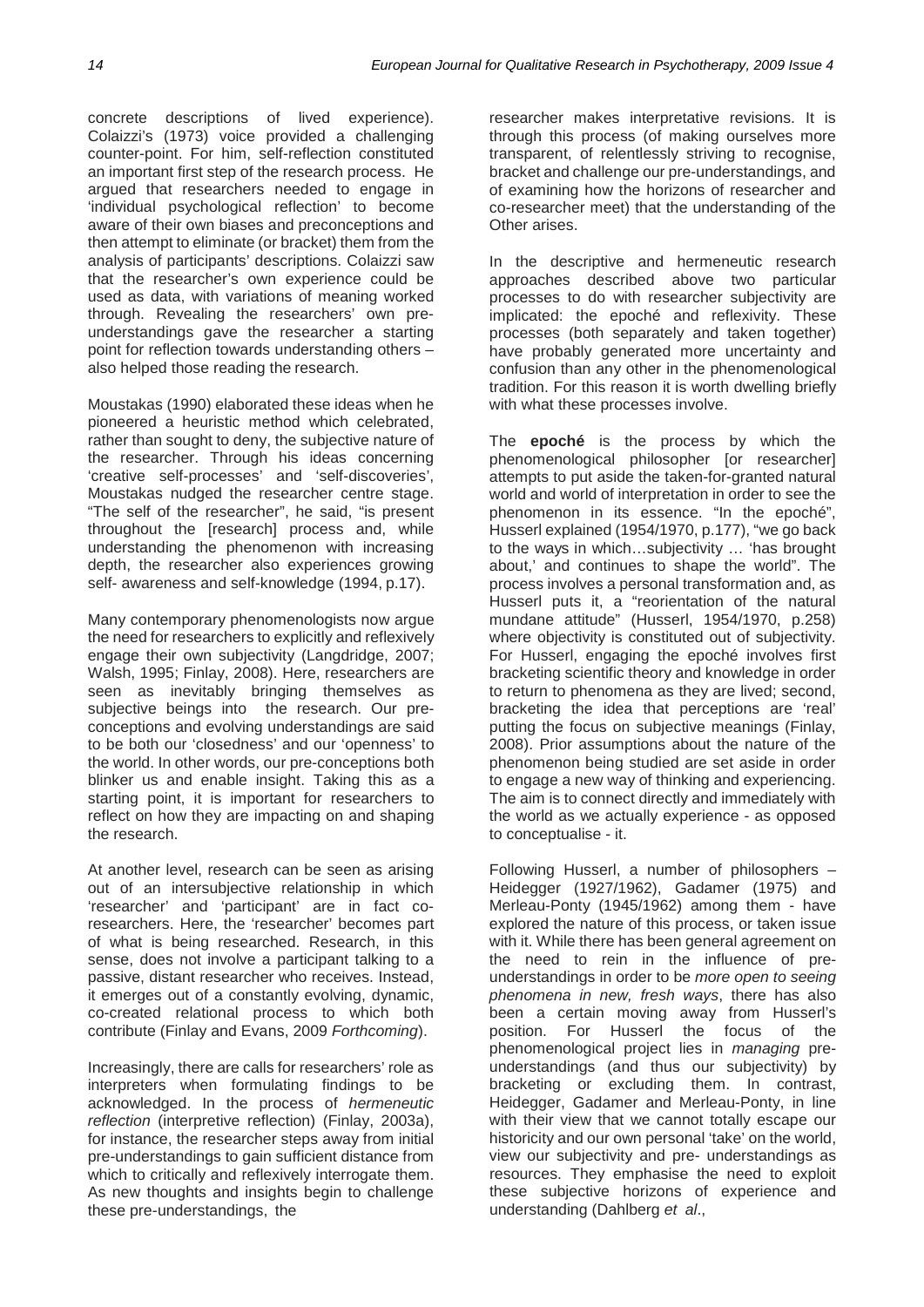2008). Our subjectivity or our "effective involvement in the world is precisely what has to be understood…In order to see the world and grasp it as paradoxical, we must break with our familiar acceptance of it" (Merleau-Ponty, 1945/1962, p.xiv).

These competing understandings of the epoché combined with the fact that the process is often difficult to sustain in practice, have reinforced the sense of confusion which surrounds the concept. All too often the epoché is presented as simply a method or procedure, an initial step in research where subjective bias is acknowledged and bracketed towards establishing rigour and validity. This misunderstands the process. In fact, achieving the epoché requires a radical transformation in one's approach and thinking, even new way of being. Far from being a process to be invoked only at the beginning of research, the epoché involves reflexive vigilance and struggle (Finlay, 2008). As the researcher brackets certain preconceptions, more will arise at the level of awareness (Valle, King and Halling, 1989).

Wertz (2005) describes this bracketing process in a fuller way as being part of a special phenomenological attitude of "wonder" that is highly "empathic":

> *The researcher strives to leave his or her own world behind and to enter fully…into the situations of the participants. The researcher empathically joins with participants… This sharing of the experience is the basis for later reflection on meanings and experiential processes. This attitude involves an extreme form of care that savours the situations described in a slow, meditative way and attends to, even magnifies, all the details. This attitude is free of value judgments from an external frame of reference and instead focuses on the meaning of the situation purely as it is given in the participant's experience (2005, p.172).*

Importantly, Wertz is highlighting the nature of the phenomenological attitude as one of 'openness'. This attitude is similar to our approach in therapy where therapists clear a space to allow the client to present themselves. The debate at stake here is whether the therapist-researcher leaves their world behind (outside that space) or reflexively engages their world within that space as part of being fully 'present'. The former position would tend to be adopted by traditional phenomenologists and the latter by hermeneutic and relationally orientated phenomenologists (Finlay and Evans, 2009 *Forthcoming*).

Just as the epoché involves different conceptions and practices, so too does reflexivity. Different versions of **reflexivity** are practiced according to the methodology adopted (Finlay and Gough, 2003). For phenomenological and heuristic researchers, reflexivity often involves introspection along with reflection on intersubjective dynamics (Finlay, 2003b; Finlay, 2009 *Forthcoming*).

When it comes to introspection, reflexivity may involve the researcher reflecting on their own condition and experience. Far from being selfindulgent emoting, such introspection is focused and geared to achieving a better understanding of the phenomenon of interest. For example, Abu-Lughod (1988) found that her reflections on her experience of learning to live as a 'modest daughter' within a Bedouin community offered her a way to a broader understanding of the sense of modesty experienced by some women in reference to their veiling practices:

*It was at this moment, when I felt naked before an Arab elder because I could not veil, that I understood viscerally that women veil not because anyone tells them to or because they would be punished if they did not, but because they feel extremely uncomfortable in the presence of certain categories of me" (Abu-Lughod, 1988, cited in Hertz, 1997, p.98).*

In the following extract from my own phenomenological research exploring the 'life world of the occupational therapist' (Finlay, 1998), I reflected on the feeling of anger I was experiencing with one of my co-researchers. Processing this anger in my reflexive diary enabled me to achieve new understandings:

*"My anger was stopping me from listening and empathising and I needed to examine what was happening. I was feeling angry on behalf of a patient who needed to stay longer in hospital to complete a range of crucial assessments, but the therapist was unable to challenge the doctors who were intent on discharging the patient. On reflection, I interpreted that my anger mirrored the therapist's anger at herself. She regularly put herself down for not communicating more assertively with doctors. On delving deeper, I located what appeared to be the real source of both our angers: the hierarchical system investing the doctor with such power. This then became a key theme in my generic analysis of the life world of occupational therapists. By reflecting on our shared emotional responses, I was led to locate the context that prompted those responses and to recognise its importance in shaping how therapists experience their work." (Finlay, 1998, pp.454-5).*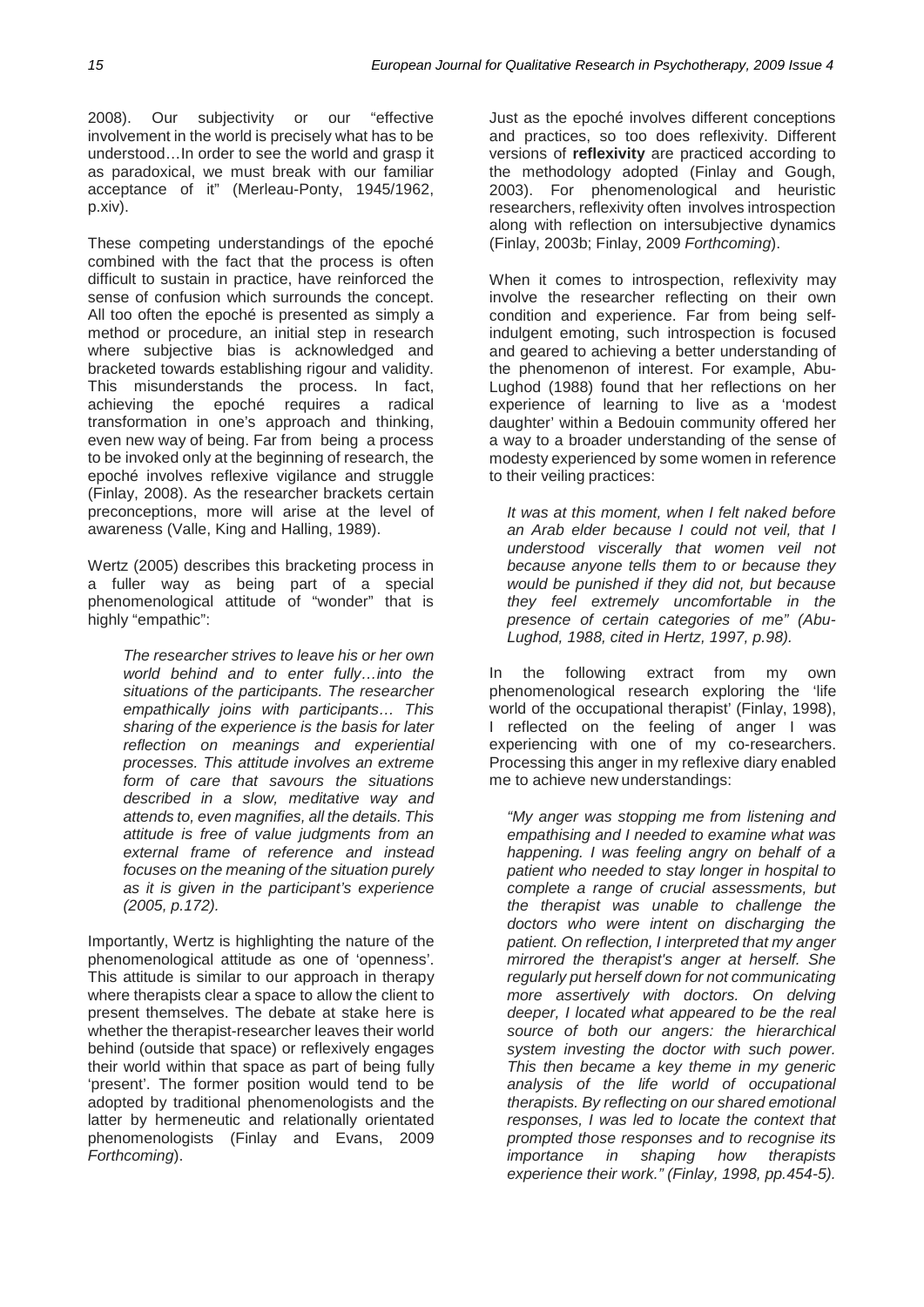Beyond reflecting on the phenomenon of interest, researchers need also to reflect on relational elements and how the research is being produced in a particular social context. Here, reflexivity can be understood as the process by which the researcher explicitly engages in thoughtful, critical, self-aware analysis of the conscious and unconscious intersubjective dynamics between the researcher and the researched mirroring the approach we take in therapy. If research is recognised as the joint product of the researcher, the co-researcher and their relationship, then different researchers will unfold different findings and negotiate different meanings (Finlay, 2002a, 2002b).

The reflexive process is a means of analysing how one particular researcher left their imprint on the research findings. Hunt's (1989) research on the police offers a good example of this. In the following extract she identifies how her status as an unwanted female outsider raised a number of issues (of which she had been unconscious) which then affected her research relationships.

*"Positive oedipal wishes also appeared to be mobilized in the fieldwork encounter. The resultant anxieties were increased because of the proportion of men to women in the police organization and the way in which policemen sexualized so many encounters… The fact that I knew more about their work world than their wives also may have heightened anxiety because it implied closeness to subjects. By partly defeminizing myself through the adoption of a liminal gender role, I avoided a conflictual oedipal victory. That the police represented forbidden objects of sexual desire was revealed in dreams and slips of the tongue…the intended sentence "Jim's a good cop" came out instead "Jim's a good cock." In those words, I revealed my sexual interest in a category of men who were forbidden as a result of their status as research subjects. In that way, they resembled incestuous objects." (1991, p.40).*

I could offer many examples from my own research about how relationship dynamics between my coresearchers and myself have influenced the stories that emerged and the quality of my subsequent analysis. In this extract from the reflexive diary I kept during a study with occupational therapists, I examined my experience of Jane:

*"Jane was…reticent and reserved. She did not initiate any disclosures, which in turn made me much more active. I felt pushed to ask more questions and I became (reluctantly) much more directive. In the process I ended up asking what was, for me, an unusually large number of closed questions. Did I sense a vulnerability in her and, by asking closed*

*questions, was trying to protect her from disclosing too much? Interestingly, Jane, more than any of the other therapists, got me disclosing more to her. She took the initiative to ask me questions, and I obliged, partly in my desire to share something with her in return. I also felt a need to confide in her. From the first moment I felt drawn to her as a therapist and as a beautiful woman. Somehow I wanted a part of her niceness and nurturing - perhaps even be her client? At the same time I could see that her general 'niceness', combined with her controlling quality (with her asking me questions) and lack of self-disclosure, were all effective defences in stopping me from pushing/challenging her. Jane and I, together, seemed to be engaged in an exercise to stop me probing too much." (Finlay, 1998,p.240-2)*

The processes of the epoché and reflexivity are fundamentally intertwined. By definition, they are enacted in a myriad of ways which cannot be predicted, predetermined or prescribed. On the one hand, phenomenological/heuristic researchers attempt to lay aside previous understandings as they strive to engage the epoché. At the same time they also engage reflexivity as they seek to become aware of lingering prejudices or expectations and manage their impact on the research (Finlay, 2008). The challenge for the phenomenological researcher is to achieve a delicate balance: to lay aside relevant presuppositions and other subjective responses while recognising the impossibility of doing so completely. If the researcher is to 'bracket' preunderstandings in order to be empathetically open to the other, some reflexive self-attention is required in order to become aware of what needs to be bracketed in the first place. We thus become caught up in a "process of continually reflecting upon our interpretations of both our experience and the phenomena being studied so as to move beyond the partiality of our previous understandings and our investment in particular research outcomes" (Finlay, 2003a, p.108).

## Embracing researcher subjectivity: an example from a case study

The following example of how one might apply both the epoché and reflexivity to embrace researcher subjectivity comes from some case study research I conducted into the lived experience of having mental health problems (Finlay, 2004). Kenny, a middle-aged man who had struggled with depression and anxiety for over three years, was my co-researcher (participant) on this occasion. In the following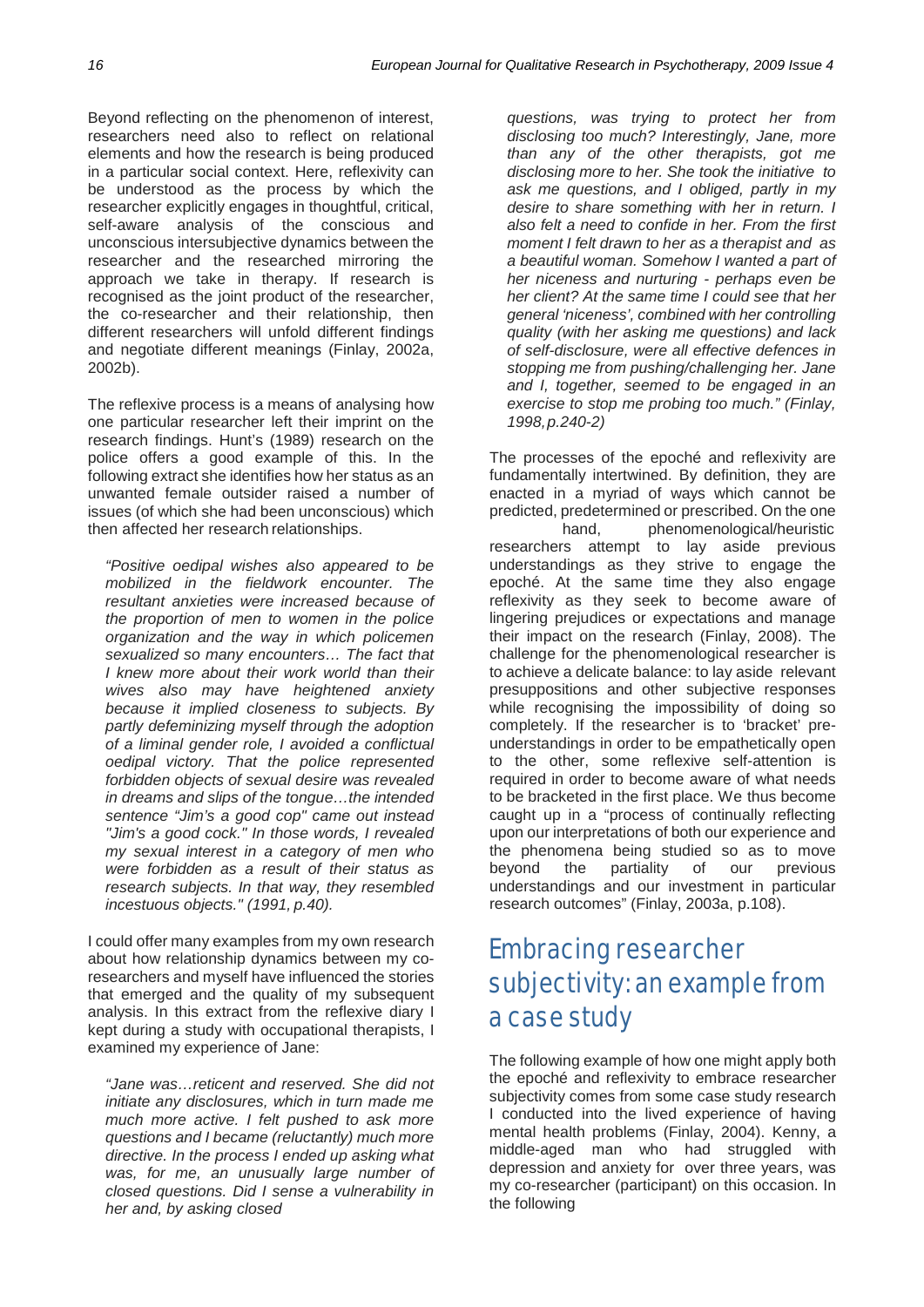extract, Kenny is trying to explain to me (Linda) what it was like to experience the early days of his breakdown. I, in turn, attempt to reflect back his experience. I attempt to reflexively interrogate my usual understandings in an effort to see afresh the meanings of his anxiety. (The extract below has been created out of the interview transcript itself and my reflexive notes - set in italics - which I wrote after the event).

"Kenny: "I was just shaking the whole time, having panic attacks. I locked myself in the bedroom. It took weeks and weeks before I would go out. I would read, submerge myself in books, escape. I wasn't interested in anything. I just wanted to be in my bed. I suppose in some ways it was my little nest. I was safe in my bedroom and nobody could get to us. The worst part of it was when I was thinking. Then it seemed to get worse. 'What's happening to me? What am I doing?' Then I would get into a panic. I was scaring myself. It was a dreadful experience - one that I wouldn't wish on anyone. To be scared is one of the worst things. It is a method of torture."

Linda: "It sounds incredibly scary – all the more so because being like that was so different from the way you normally are."

Kenny: "Yeah, I definitely wasn't me-self."

Linda: Was that the scariest bit, facing someone, facing yourself as someone you didn't know?

Kenny: I was just very fearful – I kept jumping at me own shadow.

*As I was listening to Kenny speak, I suddenly realised that I was reacting quite strongly to him and became aware my own bodily responses. I remember noticing how my arms were folded tightly across my stomach. I was protecting myself, but also 'holding my self in' and somehow 'holding myself together'. I then saw that Kenny had adopted the same posture as he recalled his trauma (had I mirrored his posture or had he followed mine?).*

*[The word 'remember' is significant here. Remembering is not just a cognitive function: it's about reiterating responses in the body: we remember.]*

*With us both holding ourselves, it seemed an important moment, one that called for me to tune into what we were both doing. I was a little surprised at the sensations and my reactions. Usually, I would interpret this non-verbal gesture as representing a symbolic wish to protect oneself from others or a way of giving oneself some nurturing/comforting. But here in this situation I*

*was somehow sensing an additional, even different, interpretation. I checked it out with Kenny:*

Linda: "As you're speaking and remembering, Kenny, I can see you're holding yourself tightly. And I'm doing the same as I'm listening to you. [shared laughter]. It's like you're trying to hold yourself together. Is it like, kinda to stop yourself falling apart. Is that what it was like for you?"

Kenny: "Yeah. I would go off to bed and just hold myself like that. Sometimes it seemed like for hours. One minute I was alright and the next I could just go into a rage about the simplest thing. It could be a trivial thing and I'd lose it completely. Again I sought the sanctuary of the bedroom. I knew that there I couldn't hurt people. The worse thing about it was that I was feeling guilty and that made me get more angry."

*I felt his confusion: his rage against himself and this crazy 'alien' it seemed he had become. I felt his fear of losing himself, of losing it in general, and his concern that he might hurt others in his anger and craziness. I felt his guilt about this anger and understood why he might want to lock himself away. It was the only place he could be safe. Perhaps it was the only place he could recover himself to reassure himself that he was still there.*

Later, when I was analysing the transcript, I replayed this dialogue over and over as a way of helping me to focus on what it would be like to be Kenny. I adopted that holding posture and 'remembered' the (my? his?) emotions. Again I got that strong sense of 'holding together' that which was falling apart and holding in the craziness and rage so they didn't break out and destroy others…

*Should I have 'put out of play' the skills and understandings I had acquired over the years as a therapist and academic in the field of psychology? Or was it more important that I reflect - in the hermeneutic tradition demands on their likely impact on the research? I support the latter position. My therapist/psychology background are so much a part of me I could not have maintained them apart from me without coming across oddly to Kenny, such as behaving stiffly perhaps. And, then, what story would he have told if I had had such a change of personality? ." (Finlay, 2006b).*

This example of my interaction with Kenny demonstrates the role played by what I call 'reflexive bodily empathy' (Finlay, 2006c). This is a research process which involves engaging, reflexively, with the embodied intersubjective relationship we have with participants. In this reciprocal process, researchers aim to find ways to allow the Other to present to and through themselves.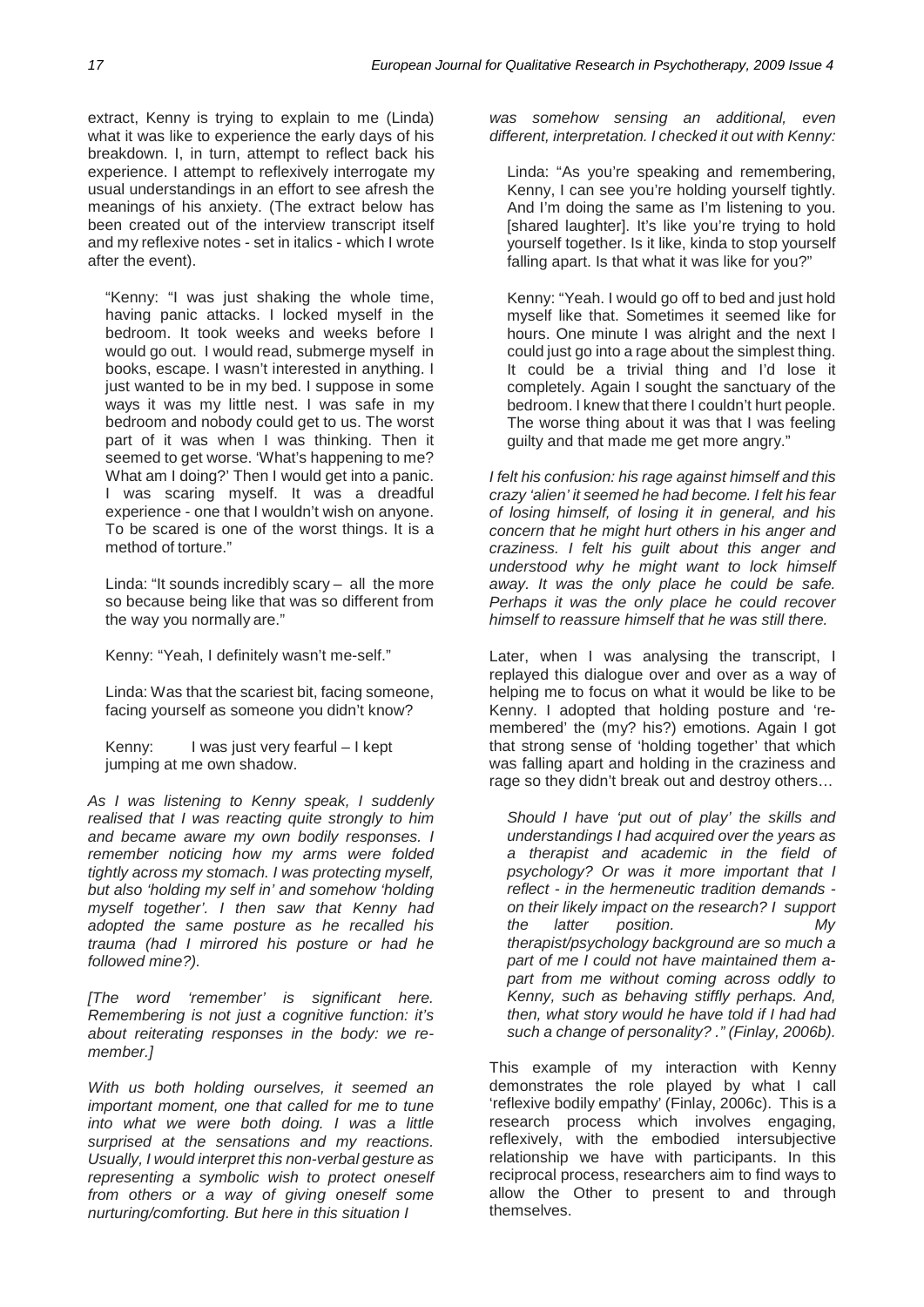As I sought to empathise with Kenny, I engaged in what phenomenologists call 'an imaginal self-<br>transposition.' This follows Husserl's transposition.' This recommendation that phenomenologists imaginatively transpose themselves to the other's place: "I not only empathize with his [sic] thinking, his feeling, and his action, but I must also follow him in them" (Husserl 1952/1989, cited in Davidson, 2003, p.121). This process of 'following' another is realisable only if the researcher is open to the possibility and if they can let go of habitual routes; in other words, engage the epoché.

In Kenny's case, I sought not only to imaginatively transpose myself to Kenny's situation but also to bracket my previous understandings of mental health problems and the meaning of non-verbal gestures such as rocking and holding oneself. Paradoxically, I had to let go my understandings of his responses in order to better understand his responses. Then, I had to be open to new emerging understandings. In order to facilitate this changed perspective, I needed to reflect (*reflexively!*) on its meanings and my role in co- creating the meanings.

The fact that I engaged this process of reflexive bodily empathy reveals some limits in the presuppositions I was bracketing. It is significant that I retained my presuppositions about intersubjectivity<br>and the possibility of gaining empathetic of gaining understanding in the first place (Ashworth, 1996). I was also falling back on accepted psychological knowledge positions: for example, that non-verbal behaviours have certain meanings which can be interpreted. At the same time I have to acknowledge that I used my therapist skills and experience to draw Kenny out. I would argue, following Gadamer and Heidegger, that any understanding I am able to achieve is rooted purely in my own history and my particular pre-understandings plus my reflections on how my world and the world of my co-researcher meet.

All I feel I can do in this (and any other) research situation is to acknowledge my previous assumptions and experience and examine how these may have impacted on the findings and the research process/relationship. I accept the provisional, tentative, emergent and contextual nature of the findings I have co-created with my co-researcher/s. As with all examples of qualitative research, the findings remain partial and provisional, the product of specific co- researchers coming together at a particular point in time and space.

# Conclusion

In this article I have outlined the theory and practice of the epoché and reflexivity, understood as attempts to embrace researcher subjectivity.

I've also attempted to show how these twin processes go hand in hand in phenomenological and heuristic research and how these merge with a sense of empathetic openness as part of a broader 'phenomenological attitude'.

For phenomenologists like myself, the research process will always be a matter of tension. We move constantly between striving for "detachment and being reflexively self-aware; between bracketing pre-understandings and exploiting them as a source of insight; between naïve openness and sophisticated criticality" (Finlay, 2008, p.3). The task at hand involves a thorough embracing of subjectivity and at the same time the attempt by the researcher to manage their own evolving understandings. The researcher must simultaneously embody the contradictory stances of being 'detached from', 'open to' and 'aware of' while also living their own experience and responding and reacting accordingly. And they must do all this while guarding against selfindulgence and solipsism, and while striving to ensure that "the focus of the research does not shift away from the phenomenon onto the researcher" (Finlay, 2008, p.4).

As I see it, the value of phenomenological research lies in its ability to capture multiple, ambivalent, slippery and ambiguous meanings within our social world and our experience of being human. In the best circumstances, where researcher subjectivity is embraced via the epoché and the sensitive practice of reflexivity, some of these meanings may surface and take a certain shape. But based as they are on interpretations and intersubjective responses, such 'findings' can only ever be tentative and exploratory. In using "a mirror of moving shadows" (McCleary quoted in Merleau-Ponty, 1962, p.xviii), we should not mistake our 'reflections' (in the various senses of the word) for reality.

#### References

Collaizzi, P.F. (1973) Reflection and research in psychology: *A phenomenological study of learning*. Dubuque, Iowa: Kendall Hunt Publishing.

Dalhberg, K., Drew N., and Nystrom, M. (2008) *Reflective lifeworld research* (2nd Edition). Lund, Sweden: Studentlitteratur.

Davidson, L. (2003) *Living outside mental illness: qualitative studies of recovery in schizophrenia*. New York: New York University Press.

Finlay, L. (1998) *The life world of the occupational therapist: meaning and motive in an uncertain world*. Unpublished PhD dissertation, The Open University, Milton Keynes, UK.